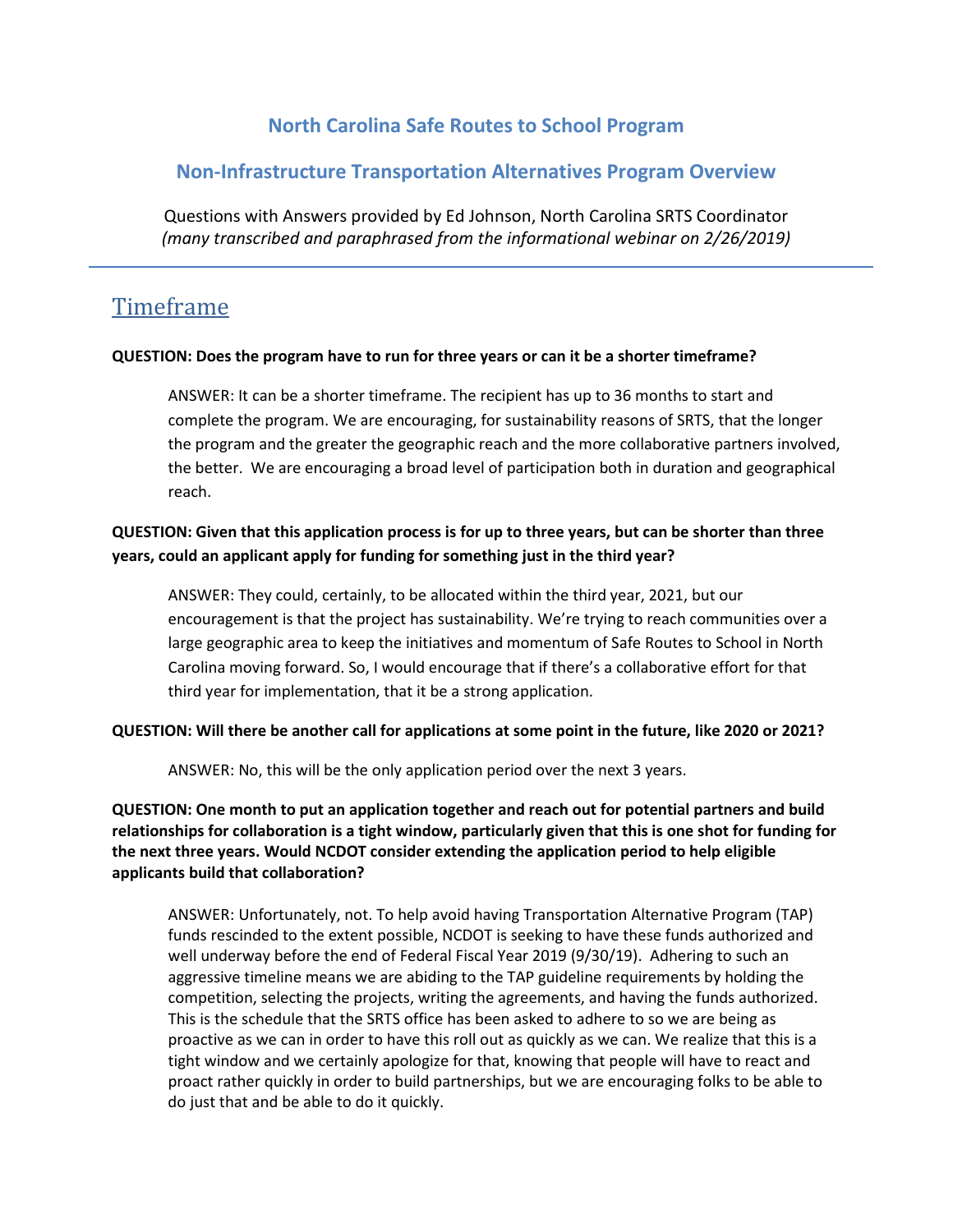# Budget

### **QUESTION: The press release says \$1.5 million is available for the SRTS grant program, but only \$1 million is being made available for grants. What is the discrepancy?**

ANSWER: There is no discrepancy. \$500K is for personnel and overhead costs, some amount of training materials that will be in-house and our Technical Assistance provisions through UNC-HSRC. The funding cap for each recipient would still be \$100K per year up to three years.

## **Question: Is this a \$1.5 million amount per year for 3 years, meaning there is \$1.5 million each year, or for all three years?**

It's each year. So, the total amount available over the course of 3 years is \$4.5 million.

**QUESTION: Can applicants apply for the \$50-\$100k per year for three years, or can they apply for the total \$150 - \$300k total? So, do applicants have to break down how much they are requesting per year over that 3-year period, or if they go for a 3 year project, is it just that the total amount is within the cap?** 

You'll see the answer in the grant guidelines, which delineates that you break the budget down per year, so we can see what is spent per year, and then there's a cumulative budget for the entire 3-year period.

# **Activities**

## **QUESTION: Are there any examples or is there anything online that you could point to for what you consider a successful project, maybe for what a small municipality has completed?**

ANSWER: Certainly, I encourage anyone listening while the Active Routes to School program is still underway, you can go to the NC SRTS website for NCDOT and look at examples and periodicals that are there, but also Active Routes to School on the NCDPH website, and there are examples there for different evaluation, encouragement and enforcement , education programs that each one of the ten coordinators has participated in over the five year period.

## **QUESTION: Does the requirement for activities to take place within 2 miles of a school only apply to enforcement activities or also to other programs and trainings?**

ANSWER: We are looking for it to be within 2 miles of a K-8 school, but we understand that gets a little squishy. We certainly are encouraging activities to take place within that 2-mile radius so the school can participate, but it's not locked in to a strict 2 miles.

# **Eligibility**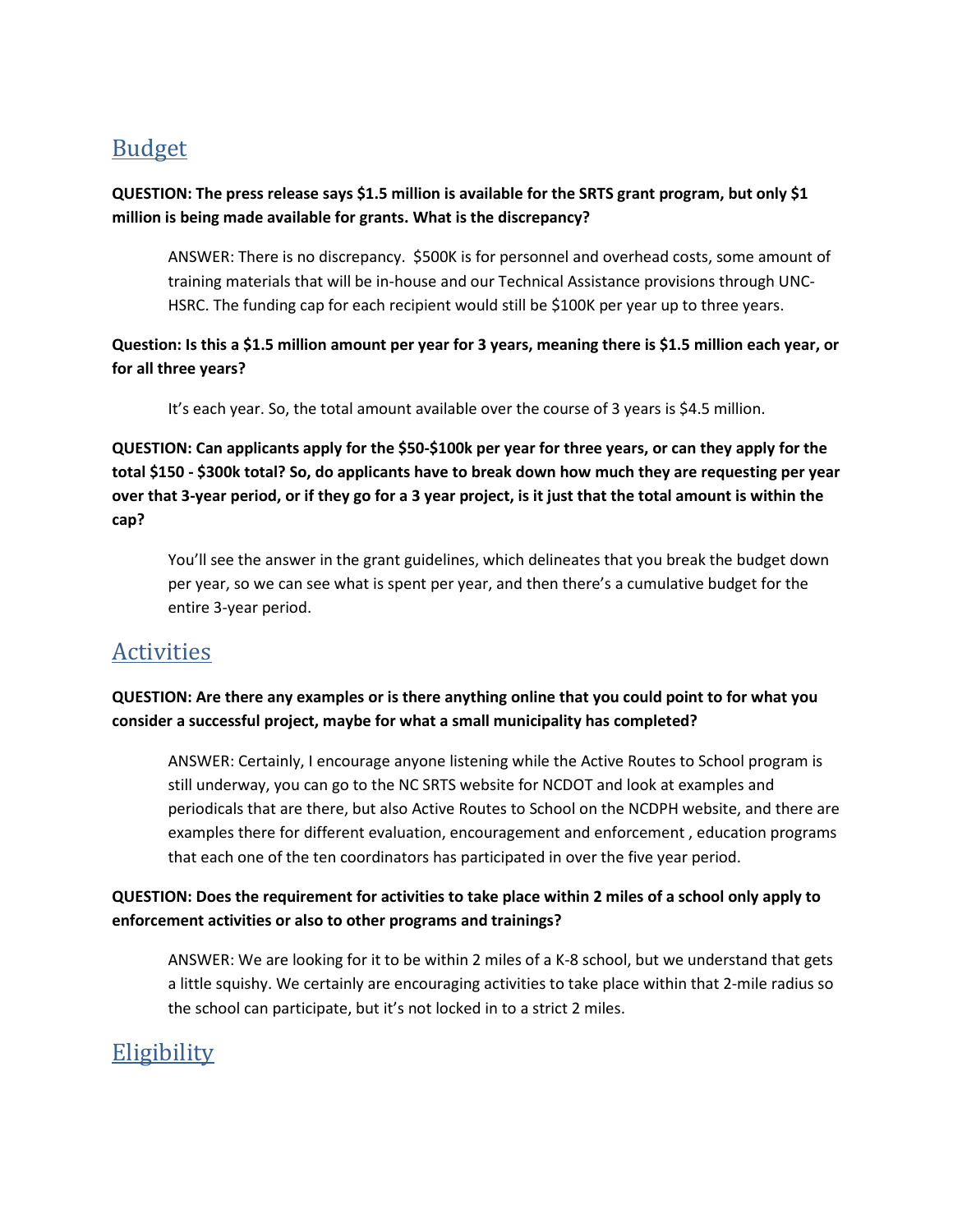## **QUESTION: The eligibility guidelines specify that "county agencies" can apply. Can a County Government apply if the application does not specifically come from an agency like the health department?**

ANSWER: Yes, County agencies and county governments are eligible. More specifically, if the application comes from county government, that application is eligible.

#### **QUESTION: Can any non-profit apply for this grant?**

ANSWER: "Nonprofit organizations that oversee the administration of local transportation safety programs" is per the FHWA guidance. A health focused non-profit could be the lead agency as long as transportation safety was part of their mission and goals. "Other eligible agencies and organizations with a strong interest in and support for the use of funding for noninfrastructure programs and activities are strongly encouraged to partner with the lead sponsor to develop the project application as a co-sponsor." – This speaks to the collaborative nature of the application and also pushing the applicant to work with other partners and partnerships.

#### **QUESTION: Are charter schools eligible for funding?**

ANSWER: Yes.

# Use of Funds

## **QUESTION: Where is the line between infrastructure and non-infrastructure? Is painting or striping a crosswalk considered infrastructure?**

ANSWER: Yes, that is considered infrastructure. And again, I would encourage applicants, that if there are projects from the non-infrastructure application that require paint or signage or any kind of delineation like that, that's where the relationship-building with your NCDOT Division staff becomes important. Traffic signals, crosswalks, pedestrian heads – anything related to the hard environment is considered infrastructure and applicants would need to seek a different funding source.

#### **QUESTION: Would infrastructure improvements such as school speed zone flashers eligible?**

ANSWER: No. You would need to talk to your NCDOT Division staff about this issue. This sort of thing involved extra steps like a foundation, right-of-way acquisition, an environmental review, etc.

#### **QUESTION: Are salaries for new school crossing guards an eligible expense?**

ANSWER: No, new crossing guards are not eligible. But you can pay for a substitute teacher so that a school staff member may attend a training. Eligibility for reimbursement for a substitute teacher; for them to be that crossing guard and attend a training is eligible, under FHWA Safe Routes to School guidelines.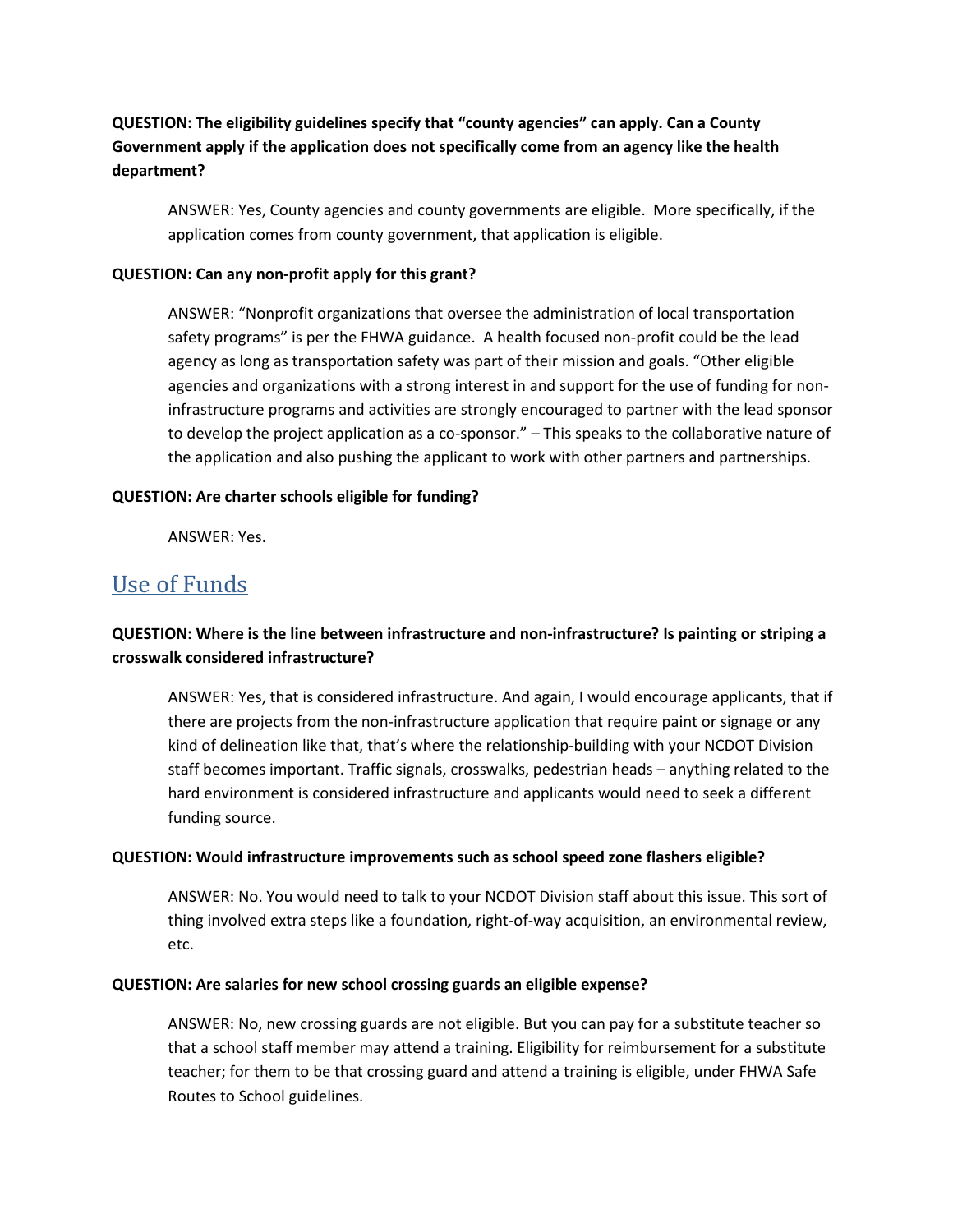#### **QUESTION: What is considered a reasonable percentage of the grant to go toward project management staff. Is there a cutoff or a range that is considered reasonable?**

Answer: It depends on what the program proposal looks like. It could be around 60-65%, but that's if you are looking at the \$100k per year grant.

## **QUESTION: If a community wanted to do a network study to evaluate infrastructure solutions as well as look at infrastructure solutions that would be eligible, like preliminary engineering or design work, is that eligible?**

ANSWER: It certainly would be as long as it's incorporating the other three E's: education encouragement and enforcement. We are not encouraging a stand-alone evaluation or what could be called a feasibility study. The application must include all four E's and how you would implement that. A proposal to just do a study would not be sufficient.

## **QUESTION: If a community wanted to fund a SRTS plan for a school or municipality, is that eligible, if they address all the E's?**

ANSWER: Yes, if they address all the E's and also how to implement the plan. Developing the plan alone is not enough, they must work towards implementation.

## **QUESTION: Are marketing and communications costs eligible, and can you clarify about materials created for the project and how they have to be approved?**

ANSWER: Yes, marketing materials and things like safety campaigns, social media, those kinds of outreach, are certainly reimbursable. As we enter into an agreement with each one of the entities funded, we will establish the communication for that to happen. All materials with any kind of branding, media materials, curricula, that kind of thing, we'll work together on that for that development and branding. But that will be worked out in the agreement itself.

#### **QUESTION: Would salary for police to help direct traffic at peak times qualify?**

ANSWER: No, this is not eligible.

# Matching Funds

#### **QUESTION: What can federally funded MPOs do to support applications? Can they provide in-kind services?**

ANSWER: Although MPO's are not financially eligible to participate, as per the FHWA guidance, they can show their support by offering letters of support, letters of resolution, etc., towards the application. I have also checked with FHWA staff with reference to in-kind materials, etc., from the MPO and this is not eligible either.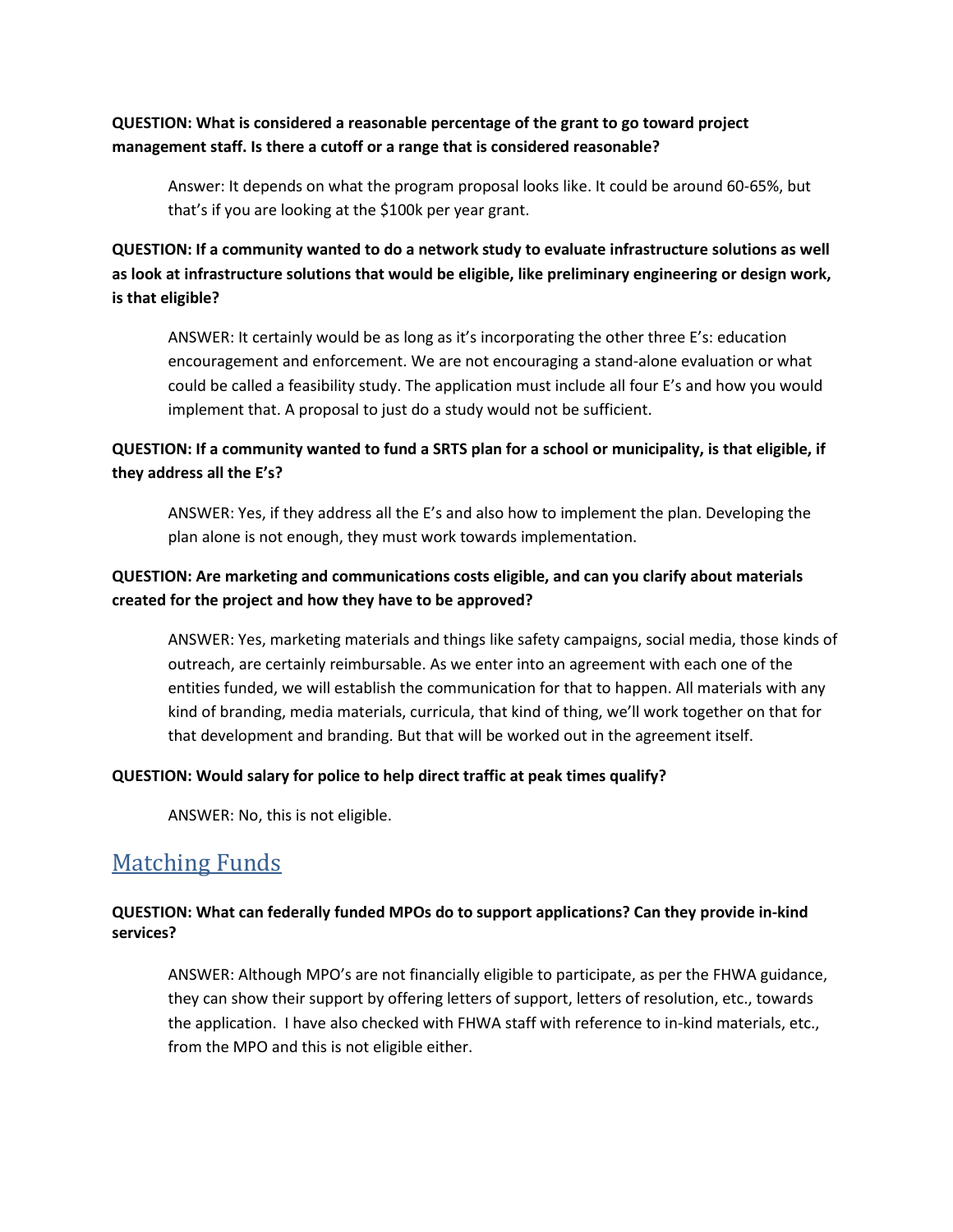### **QUESTION: Does the lead agency also have to be the agency providing the local match, or could a city or county provide the local match, but a school district be the lead, or vice versa?**

ANSWER: Yes, that is fine. The RPO could be the lead agency with other contributors, the school district could be the lead agency with other contributors, or vice versa.

#### **QUESTION: What are some examples of eligible matching funding?**

ANSWER: Public health agencies, schools, school districts may help provide the 20% match. "Match" doesn't mean that you write NCDOT a check. You submit for reimbursement and then NCDOT will reimburse up to 80% of those eligible expenditures.

#### **QUESTION: Can in-kind contributions count toward the required 20% match?**

ANSWER: FHWA guidance references that salaries, fringe benefits, costs of materials and other items of expense incurred for the federal award are reimbursable. But the clarification comes from Code of Federal Regulations 2017 Title 2. And I encourage finance officers to review that for your agency. There's a section on the classification of costs. It depends on the cost allocation plan for the lead agency that will be in agreement with the NCDOT SRTS program submitted. You are encouraged to be in touch with that lead agencies financial staff in order to determine the direct and indirect costs and rates as well as realizing what the cost allocation plan is for the lead agency. These are potentially different for each lead agency.

## **QUESTION: What documentation is needed to use staff time toward the match? Can this include volunteers or staff of partner organizations as well?**

ANSWER: That would be within your budget narrative and also your budget spreadsheet, to delineate that.

## **QUESTION: Are there other funding sources for infrastructure funding besides working with NCDOT Division offices?**

ANSWER: Yes, you can work with RPOs and MPOs to find out if there may be any direct allocation funding available for infrastructure implementation. Each one of those different agencies has the opportunity and has minimal funding to do some infrastructure. That's why it's important to build that relationship with your MPO, your RPO, and your Division staff. If there is a crosswalk that needs to be put in, a signal, signage, those kinds of things, check with them because they can potentially be incorporated into an existing project in the area of concern.

# Partnerships

**QUESTION: Are you aware of, or can you point to, examples where applicants partnered with a SRTS program in conjunction with an AARP project, or with someone from AARP partnering on a project for SRTS?**